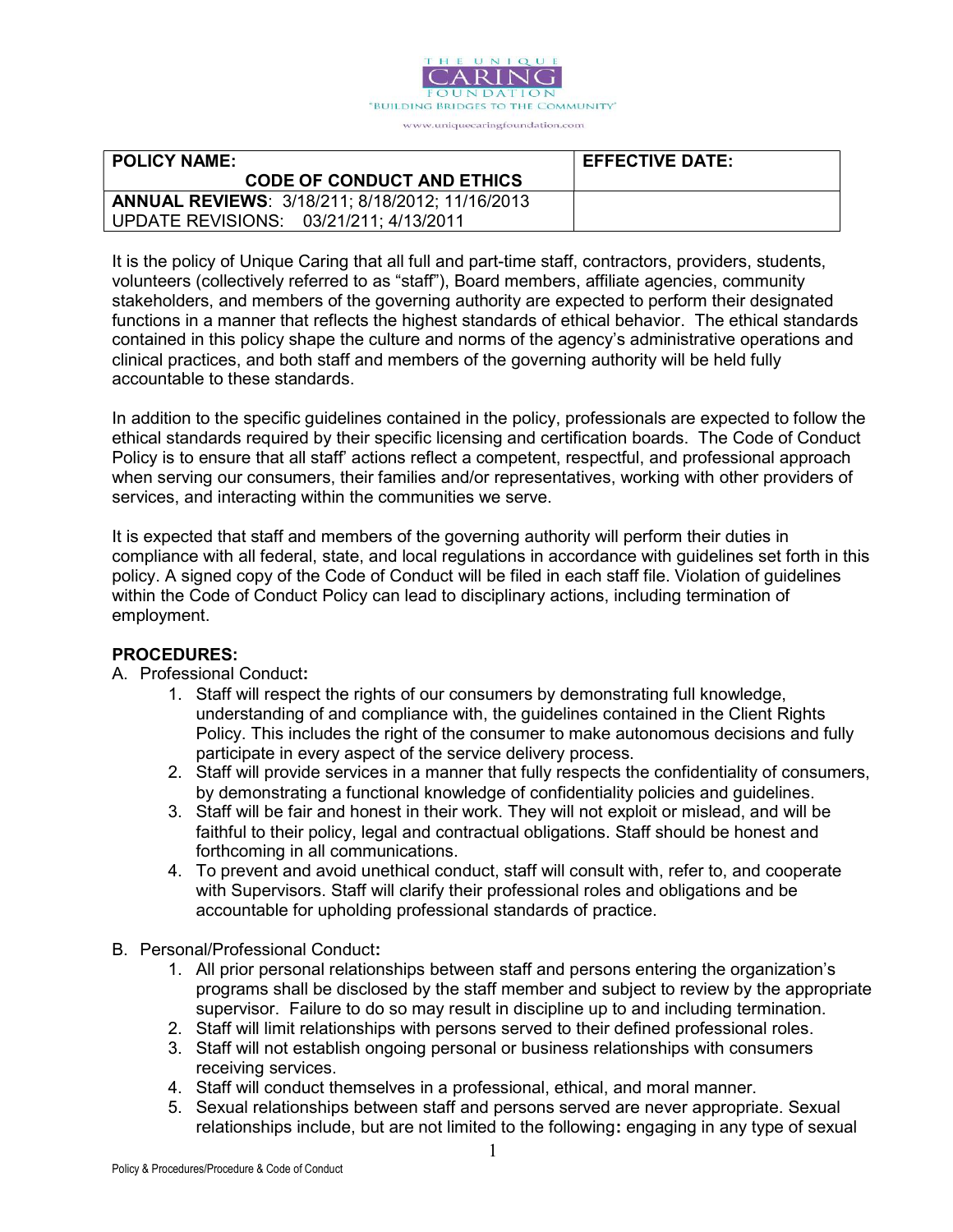activity, flirting, advances and/or propositions of a sexual nature, comments of a sexual nature about an individual's body, clothing, or lewd sexually suggestive comments. Any knowledge of a sexual relationship must be reported to your supervisor or Human Resources immediately. Any parties found engaging in a sexual relationship may be subject to discipline up to and including termination.

- 6. No Staff, Board member, or other persons affiliated with Unique Caring Foundation, Inc., will accept gifts of material value, or favors for personal gain from any individual, client agency, corporation, or organization that does business with Unique Caring Foundation, Inc. Additionally, no staff, board member, or other persons affiliated with Unique Caring will attempt to influence decisions of any funding source through donations of cash, promises of special consideration, or suggestions of any valuable contributions. The receipt of any inappropriate gifts or inappropriately influencing of decisions may result in discipline up to and including termination.
- C. Business Practices:
	- 1. The agency will utilize the Corporate Compliance Officer to ensure that it conducts business in an ethical manner and ensure that any business practices that are questionable are thoroughly investigated using the ethical investigation procedures that follow in this policy.
	- 2. All financial, purchasing, personnel, facility development and information technology practices shall comply with local, state, and federal law and guidelines.
	- 3. All staff shall adhere to the agency's Human Resource Policies and Procedures.
- D. Marketing Practices:
	- 1. The agency will conduct marketing practices in an honest and factual manner. Marketing materials and practices will in no way mislead the public or misrepresent the agency's abilities to provide services. The agency will not claim any service outcomes unless represented by valid and reliable outcome data and/or research studies.
	- 2. The agency will utilize clear and consistent methods of communicating information to consumers, family members, third-party entities, referral sources, funding sources, and community members, and will exhibit sensitivity to the educational and reading levels of all persons when distributing information.
	- 3. The agency will not utilize monetary rewards or gifts to any potential consumer of services in an attempt to entice them to enter programs.
- E. Clinical Practices:
	- 1. Staff will adhere to all professional codes of conduct and ethical standards for his/her specified professional discipline.
	- 2. As part of new employee orientation, staff will read and sign the organization's Code of Conduct and demonstrate knowledge of the guidelines.
	- 3. In addition all staff will be informed of client's rights and compliance requirements regarding confidentiality.
- F. Potential Conflicts of Interest:
	- 1. No consumer will be hired or placed in an employee/employer relationship with the agency while an active participant in programming.
	- 2. Any programming that involves a work task, and remuneration for the task, will be therapeutic in nature and will be documented as such by programming guidelines based on theoretical constructs.
	- 3. Staff will not engage in outside professional mental health services that are incompatible or in conflict with job duties within the organization.
	- 4. Private practice must be done on the staff's own time and outside the organization, as long as such activities are not adverse to the interests and goals of the agency and have met the organization's guidelines on conducting a private practice.
	- 5. Staff will not recruit clients for their private practice within their professional roles as the agency staff members.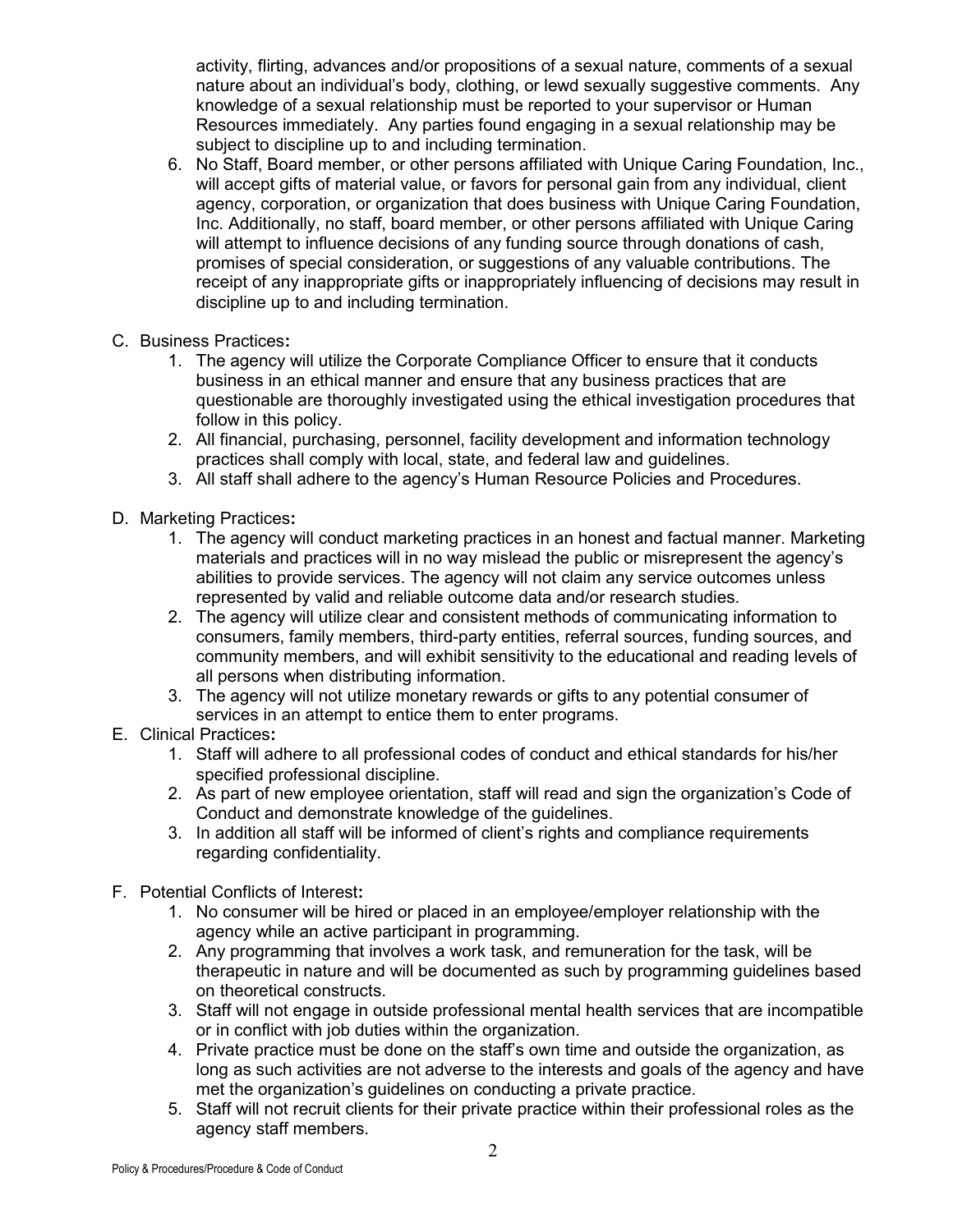- 6. If an employee leaves the agency and enters private practice, the consumer may choose to continue their service(s) with the former employee. However, the consumer's leaving must not be due to coercion by staff.
- 7. No staff shall engage in any other employment or activity on the organization's premises or to an extent that affects, or is likely to affect, his or her usefulness as an employee of the organization. Any external employment or activity must be cleared in writing by the Executive Director.
- G. Quality of Care:
	- 1. The agency will provide quality Mental Retardation (Intellectual Developmental Delay) Developmental Disability, Mental Health, Substance Abuse (MR/IDD/DD/MH/SAS) care in a manner that is appropriate, determined to be necessary, efficient, and effective.
	- 2. Healthcare professionals will follow current ethical standards regarding communication with consumers and their representatives regarding services provided.
	- 3. The agency will assure each client, or legally responsible person, shall be informed, in a manner that the client or legally responsible person can understand, about:
		- a. the alleged benefits, potential risks, and possible alternative methods of treatment/habilitation; and
		- b. the length of time for which all signed consent forms are valid and the procedures that are to be followed if he or she chooses to withdraw consent.

It is the policy of our agency to not utilize therapeutic holds or mechanical restraints. However, in the event a Behavioral Plan is required, the length of time for consent for shall not exceed six months.

- 4. Other procedures requiring written consent shall include, but are not limited to, the prescription or administration of the following drugs:
	- a. Antabuse; and
	- b. Depo-Provera when used for non-FDA approved uses.

This rule does not apply to the agency.

5. Each voluntary client or legally responsible person has the right to consent or refuse treatment/habilitation. A voluntary client's refusal of consent shall not be used as the sole grounds for termination or threat of termination of service unless the procedure is the only viable treatment/habilitation option available at the facility.

## H. Necessity of Care:

- 1. The agency shall submit claims for payment to governmental, private, or individual payers for those services or items that are clinically necessary and appropriate.
- 2. When providing services, staff shall only provide those services that are consistent with generally accepted standards for treatment and are determined by the professional to be clinically necessary and appropriate.
- 3. Service providers may determine that services are clinically necessary or appropriate; however, the consumers funding source may not cover or approve those services. In such a case, the consumer may request the submission of a claim for the services to protect his/her rights with respect to those services or to determine the extent of coverage provided by the payer.
- 4. Coding and documentation will be consistent with the standards and practices defined by the organization in its policy, procedures, and guidelines.
- I. Coding, Billing, and Accounting:
	- 1. Staff involved in coding, billing, documentation and accounting for consumer care services for the purpose of governmental, private or individual payers will comply with all applicable state and federal regulations and organizational policies and procedures.
	- 2. The agency will only bill for services rendered and shall seek the amount to which it is entitled.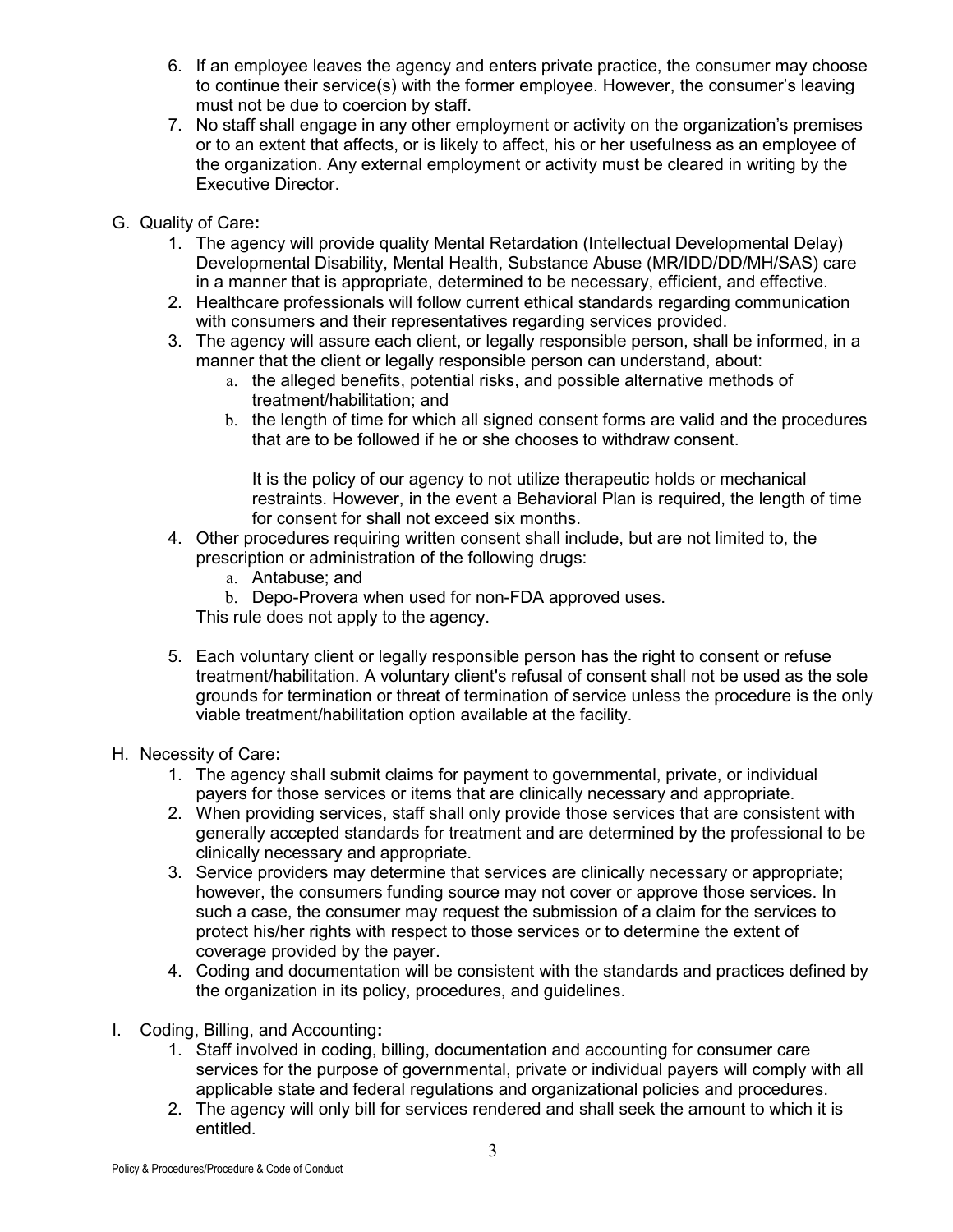- 3. Supporting clinical documentation will be prepared for all services rendered. If the appropriate and required documentation has not been provided, then the service has not been rendered.
- 4. All services must be accurately and completely coded and submitted to the appropriate payer in accordance with applicable regulations, laws, contracts, and organizational policies and procedures. Federal and state regulations take precedence, and organizational policies and procedures must reflect those regulations.
- 5. Consumers shall be consistently and uniformly charged in accordance with policy and regulation.
- 6. Government payers shall not be charged in excess of the provider's usual charges.
- 7. Billing and collections will be recorded in the appropriated accounts.
- 8. An accurate and timely billing structure and medical records system will ensure that the agency effectively implements and complies with required policies and procedures.

#### J. Cost Reports:

- 1. The agency will ensure that all preparation and cost reports submitted to governmental and private organizations are properly prepared and documented according to all applicable federal and state laws.
- 2. All cost reports will be submitted and prepared with all costs properly classified, allocated to the correct cost centers, and supported by verifiable and auditable cost data.
- 3. All cost report preparation or submission errors and mistakes will be corrected in a timely manner and, if necessary, clarify procedures and educate staff to prevent or minimize recurrence of those errors.
- K. Personal and Confidential Information:
	- 1. The agency will protect personal and confidential information concerning the organization's systems, staff, contractors, providers and consumers.
	- 2. Personnel, contractors, and/or volunteers shall not disclose confidential consumer information unless at the consumer's request and/or when authorized by law. When mandated by the LME or the state, appropriate use of consumer information for research purposes must be obtained with the full informed consent of participants in the research.
	- 3. Confidential information will only be discussed with or disclosed to persons and entities outside the organization through the request of the consumer. Persons outside the organization include the family, business, or social acquaintances of the consumer.
	- 4. Consumers can request in writing, and are entitled to receive copies or summaries of their records with the exception of minors and consumers being treated for alcohol and drug abuse, who may be provided with copies of their record if it is judged appropriate by the provider charged with their care.
	- 5. The agency personnel, contractors, and/or volunteers will be familiar with all organizational policy and procedures regarding confidentiality.
- L. Creation and Retention or Consumer and Institutional Records:
	- 1. Records are the property of the organization. Personnel responsible for the preparation and retention of records shall ensure that those records are accurately prepared and maintained in a manner and location as prescribed by law and organizational policy.
	- 2. Staff will not knowingly create records that contain any false, fraudulent, fictitious, deceptive, or misleading information.
	- 3. Staff will not delete any entry from a record. Records can be amended and material added to ensure the accuracy of a record in accordance with policy and procedures. If a record is amended, it must indicate that the notation is an addition or correction and record the actual date that the additional entry was made.
	- 4. Staff will not sign someone else's signature or initials on a record.
	- 5. Records shall be maintained according to specific organizational policy and procedure.
	- 6. Staff shall not destroy or remove any record from the organization's premises.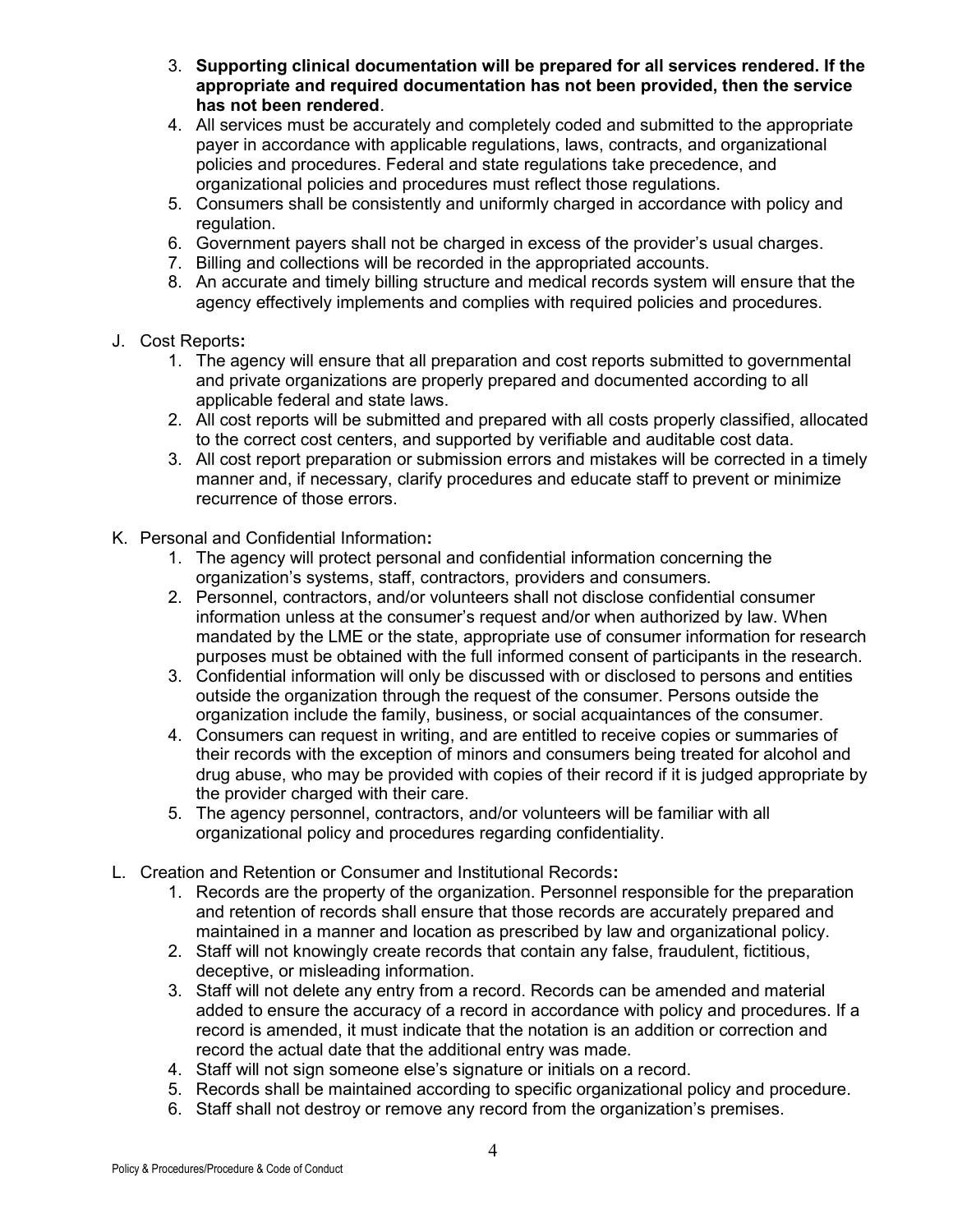- 7. The organization will maintain record retention and record destruction policies and procedures consistent with federal and state requirements regarding the appropriate time periods for maintenance and location of records. Premature destruction of records could be misinterpreted as an effort to destroy evidence or hide information.
- M. Government Investigation:
	- 1. Staff shall cooperate fully with appropriately authorized governmental investigations and audits.
	- 2. The agency will respond in an orderly and timely fashion to the government's request for information through employee interviews and documentation review.
	- 3. The organization will respond to the government's request for information in a manner that enables the organization to protect both the organization and consumer's interests, while cooperating fully with the investigation.
	- 4. When a representative from a federal or state agency contacts the agency employee at home or at their office for information regarding the organization or any other entity with which the organization does business, the individual will contact Tyrone Miller, Executive Director and Owner immediately. If Mr. Miller is not available, the individual will contact the Director of Operation.
	- 5. Staff will ask to see the government representative's identification and business card, if the government representative presents in person. Otherwise, the employee should ask for the persons name, office, address, phone number, and identification number and then contact the person's office to confirm his/her identity.
- N. Prevention of Improper Referrals or Payments:
	- 1. Staff will not accept, for themselves or for the organization, anything of value in exchange for referrals of business or the referral of consumers.
	- 2. Staff must not offer or receive any item or service of value as an inducement for the referral of business or consumers.
	- 3. Federal law prohibits anyone from offering anything of value to a Medicare or Medicaid consumer that is likely to influence that person's decision to select or receive care from a particular behavioral health care provider.
	- 4. The organization shall establish procedures for the review of all pricing and discounting decisions to ensure that appropriate factors have been considered and that the basis for such arrangements is documented.
	- 5. Development or initiation of joint ventures, partnerships, and corporations within the organization must be reviewed and approved by the organization's management to ensure compliance with organizational policy and federal regulations.
- O. Antitrust Regulations:
	- 1. The agency will comply with all applicable federal and state antitrust laws.
	- 2. Staff should not agree or attempt to agree with a competitor to artificially set prices or salaries, divide markets, restrict output, or block new competitors from the market, share pricing information that is not normally available to the public, deny staff privileges to qualified practitioners, or agree to or participate with competitors in a boycott of government programs, insurance companies, or particular drugs or products.
- P. Avoiding Conflicts of Interest:
	- 1. All staff shall conduct clinical and personal business in a manner that avoids potential or actual conflicts of interests.
	- 2. Staff shall not use their official positions to influence an organizational decision in which they know, or have reason to know, that they have a financial interest.
	- 3. Staff must be knowledgeable about activities that may be an actual or potential conflict of interest. Examples of such activities may include, but are not limited to the following:
		- a. Giving or receiving gifts, gratuities, loans, or other special treatment of value from third parties doing business with or wishing to do business with the organization.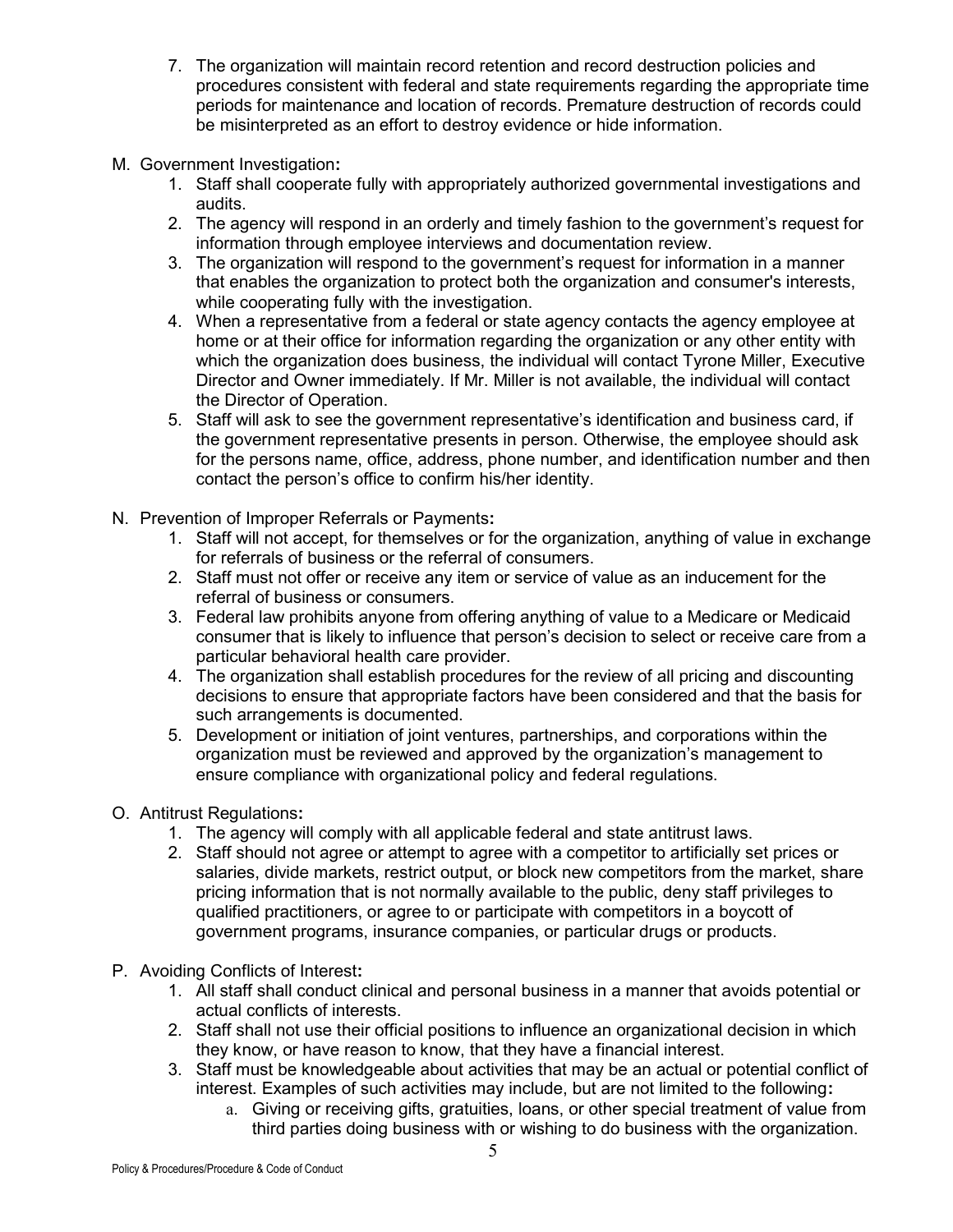Third parties may include, but are not limited to, consumers, vendors, suppliers, competitors, payers, carriers, and fiscal intermediaries.

- b. Using the agency facilities or resources for other that organization sanctioned activities.
- c. Using the agency's name to promote or sell products or personal services.
- d. Contracting for goods or services with family members of the organization directly involved in the purchasing decision.
- Q. External Relations:
	- 1. Staff shall adhere to fair business practices and accurately and honestly represent themselves and the organization's services.
	- 2. Staff will be honest and truthful in all marketing and advertising practices pertaining to the business practices of the organizations service delivery system.
	- 3. Vendors who contract to provide goods and services to the organization will be selected on the basis of quality, cost-effectiveness and appropriateness for the identified task or need, in accordance with organization policy.
- R. Human Resources:
	- 1. The agency prohibits discrimination in any work related decision on the basis of race, color, national origin, religion, sex, physical or mental disability, ancestry, marital status, age, sexual orientation, citizenship, or status as a covered veteran. The organization is committed to providing equal employment opportunity in a work environment where each employee is treated with fairness, dignity, and respect.
	- 2. The agency will make reasonable accommodations to the known physical and mental limitations of otherwise qualified individuals with disabilities.
	- 3. The agency does not tolerate harassment or discrimination by anyone based on the diverse characteristics or cultural backgrounds of those who work for the organization pursuant to the organization's affirmative action policy.
	- 4. Staff has a right to file a complaint, serve as a witness testifying in any procedure without the fear of retaliation. The agency prohibits any form of retaliation.
	- 5. Any form of sexual harassment, regardless of gender, is prohibited.
	- 6. Any form of workplace violence is prohibited.
	- 7. The agency prohibits retaliation in any form against any staff, board member or stakeholder. Retaliation is against Unique Caring policies, culture and norms.
- S. Code of Conduct Procedures:
	- 1. All staff, students, volunteers and governing authority members, as part of the organization's initial orientation, will review the Code of Conduct, including the procedures for investigating and acting on conduct violations.
	- 2. All staff will receive a copy of the Code of Conduct, sign a form acknowledging their review and full understanding of the code, and return the form to be filed in the individual's personnel, contractor, or volunteer file.
	- 3. To assure an awareness of ethical practices, reviews of the Code of Conduct and continued training will be conducted on an annual basis.
- T. Procedures for Investigating and Acting on Violations of The Code of Conduct:
	- 1. When any consumer, family member, authorized representative, advocate or other person believes that an ethical violation has occurred within the operations of the organization, they may report such suspicion directly to any management staff.
	- 2. There will be no retribution for asking questions or raising concerns about the program, or for reporting possible improper conduct.
	- 3. When staff believe a violation of the Code of Conduct has occurred they are obligated to report the violation by following the Grievance Procedure
	- 4. Supervisors who have been informed of a suspected violation are required to immediately inform the Corporate Compliance Officer of the suspected violation.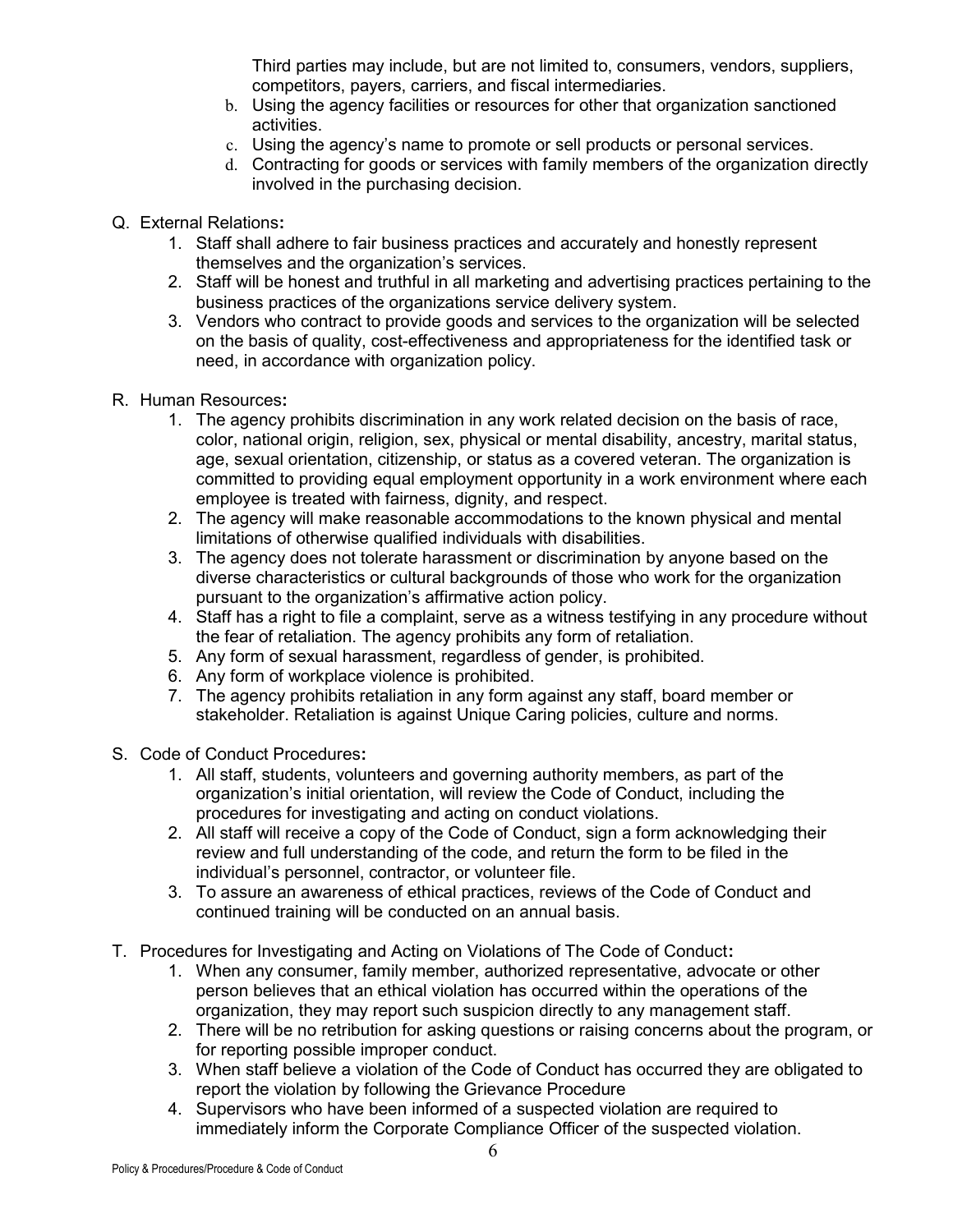- 5. If the violation involves a direct and immediate threat to the safety of a patient, staff member, or clinic visitor, staff are obligated to report the alleged violation immediately to their supervisor.
- 6. Staff is required to report any suspected violation of the Code of Conduct; however, they are not required to investigate or know for certain that a violation has occurred.
- 7. Once the questionable behavior has been brought to the attention of the supervisor or reported through the corporate compliance procedures, staff reporting the situation will no longer have a responsibility for being involved with the investigation other than providing additional information through a requested interview by the investigator.
- 8. Staff must report each suspected violation of the Code of Conduct separately, should a violation that has been reported occur again.
- 9. When any suspected violation of the Code of Conduct is reported to a supervisor, program sponsor or the corporate compliance officer, the corporate compliance officer will begin an investigation of the matter immediately. While investigating the complaint, the following issues should be considered and action taken depending on the situation:
	- a. Is any client in any harm or potential harm because of this behavior?
	- b. Does the complaint require immediate action to remove the employee from contact with a client?
	- c. Does the complaint put the agency or its employee in a potentially liable situation that needs legal consultation?
- 10. Code of Conduct investigations will follow the guidelines outlined in the agency's Corporate Compliance Policy and Procedure.
- U. General Ethical Guidelines and Considerations:
	- 1. The Code of Conduct is shared with persons served during client orientation and is posted throughout public areas in all owned, leased, or rented facilities.
	- 2. The agency believes in the importance of ethical practices within the organization. Any employee who reports waste, fraud, abuse or any other questionable practices will not be subject to reprisal by management of the organization. To assure that reprisal is not used, the organization's governance authority will serve as advocates for any employee who reports questionable practices. The Corporate Compliance Officer will provide assurance and oversight that there are no adverse actions toward the employee.
	- 3. The following list of violations of the Code of Conduct will result in termination of employment and or contract:
		- a. Theft of funds or property belonging to the company or person-served.
		- b. Physical, emotional, or sexual abuse of a client or staff, employee, contractor, provider or stake-holder.
		- c. Willful neglect and violation of Agency Policy and Procedures.
		- d. Any staff, employees, contractors and providers can be terminated for the following reasons including but not limited to:
			- Violation of policies, procedures, rules, federal, local or state laws
			- Falsification of documents regarding safety care or well being of persons-served.
			- Willful neglect or abuse of person-served.